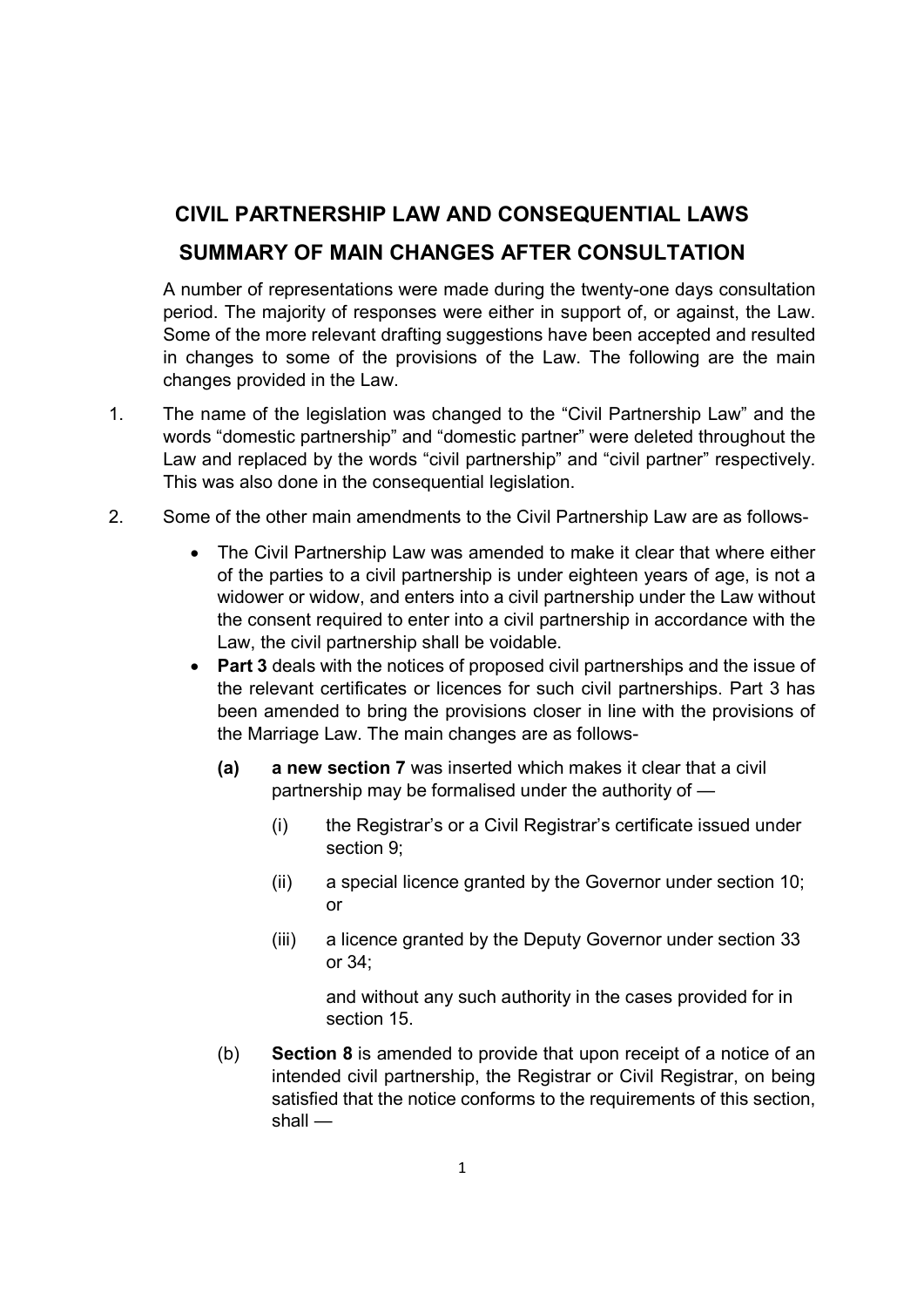- (i) enter the particulars set out in the notice in the Civil Partnerships Notice Book; and
- (ii) display in a conspicuous and accessible place on a notice board in a public area in the Registrar or Civil Registrar's office, a public notice of the intended civil partnership in the form as provided by the Registrar, and shall keep the notice so displayed for seven consecutive days after it has been put up.
- Section 18 which deals with grounds on which a civil partnership is void was amended to provide that a civil partnership is void where either party to the civil partnership did not validly consent to it, whether by consequence of fraud, duress, mistake, unsoundness of mind or otherwise.
- In Part 7. which deals with the registration of civil partnerships, the main difference relates to the search of the register in section 22. Section 22 has been amended to provide that the Registrar may-
	- (a) allow a person or organisation that has an adequate reason for wanting access to the Civil Partnerships Register access to the Register; or
	- (b) provide a person or organisation that has an adequate reason for wanting information from the Civil Partnerships Register, with information extracted from the Register.

In deciding whether a person or organisation has an adequate reason for wanting access to the Civil Partnerships Register, or information extracted from the Civil Partnerships Register, the Registrar shall have regard to —

- (a) the nature of the applicant's interest;
- (b) the sensitivity of the information;
- (c) the use to be made of the information; and
- (d) any other prescribed factors.
- Part 9 was changed to provide for the appointment of Civil Registrars instead of Deputy Registrars. Similar to the Marriage Law, under section 29 the Governor may, from time to time, appoint and remove at pleasure such persons as the Governor thinks fit to be Civil Registrars for the purposes of the Law.

Section 30 provides that a Civil Registrar shall, subject to the approval of the Governor, appoint in writing a fit person to act as the Civil Registrar's deputy in case of illness or absence of the Civil Registrar.

• Part 16 of the Civil Partnership Law contains consequential and transitional provisions. Section 48 (previously clause 46) provides that until all necessary